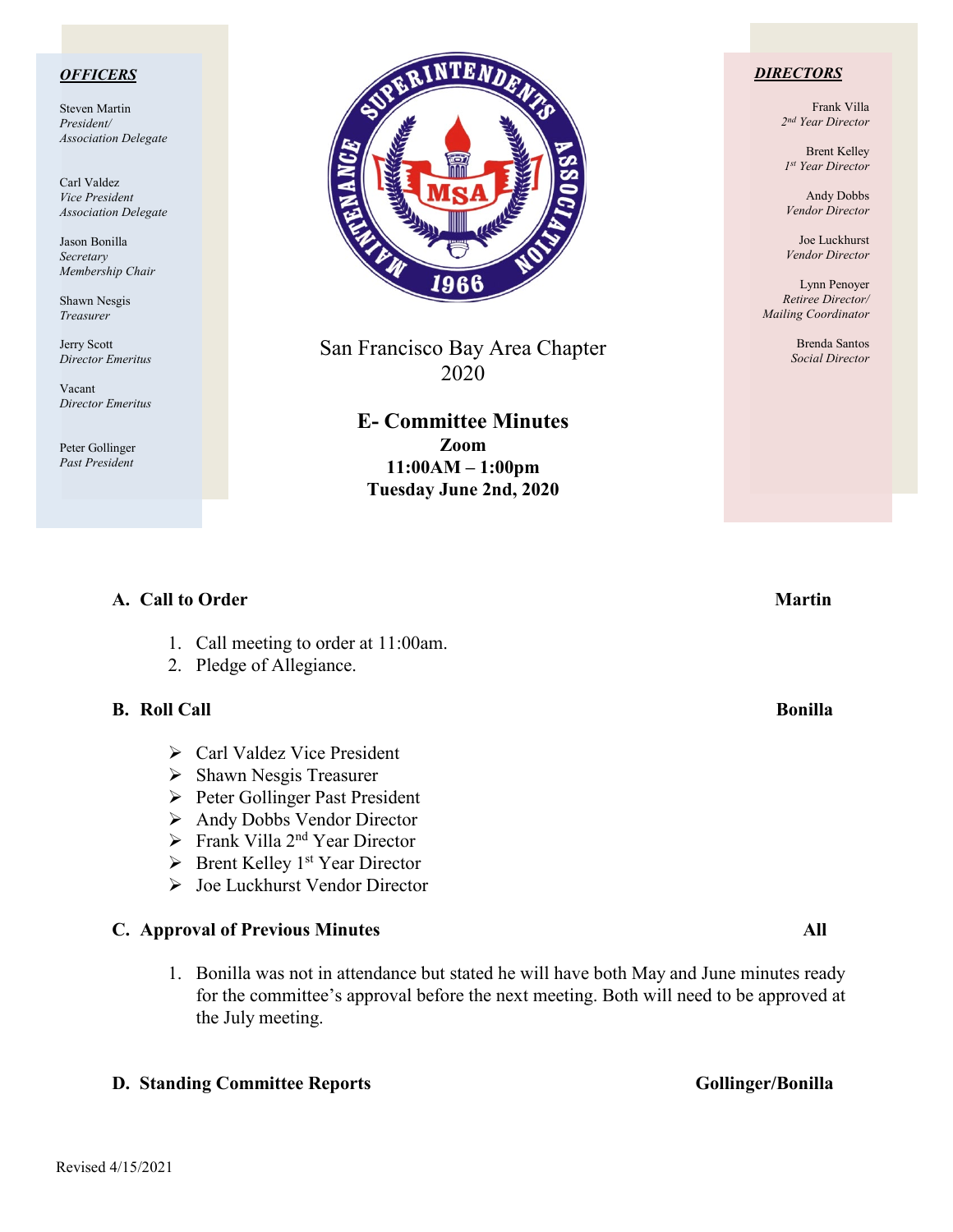### 1. Membership

### *Members*

*Life Members: 66 Regular Members: 71 Vendor Members: 22 Total Members: 161(Current) 216(Total)*

2. Nesgis reported no changes in membership numbers since last report.

# **E. Vendors Report Luckhurst/ Dobbs**

*1. No Report*

## **F.** Association Report Martin/Valdez

1. Next meeting June 5th via Zoom. They have a full agenda planned. Topics will include things like voting for the Peter Walsh and Stellar Vendor awards.

### **G. Foundation Report Valdez**

1. They will have a Foundation meeting on Thursday the 5th before the Executive Board meeting.

## **H. Scholarships Valdez**

 1. Nothing has changed. Scholarships remain on hold until things get back to somewhat normal.

2. October  $1<sup>st</sup>$  was discussed as a deadline to possibly shut down the scholarship program for the year or not.

## **I.** Golf Tournament Committee Report Dobbs/Martin

1. APWA & MSA annual golf tournament has been cancelled.

## **J. Social Committee Santos**

1. Martin has spoken to Santos and she stated she would like to retain her position as the Social Committee chair.